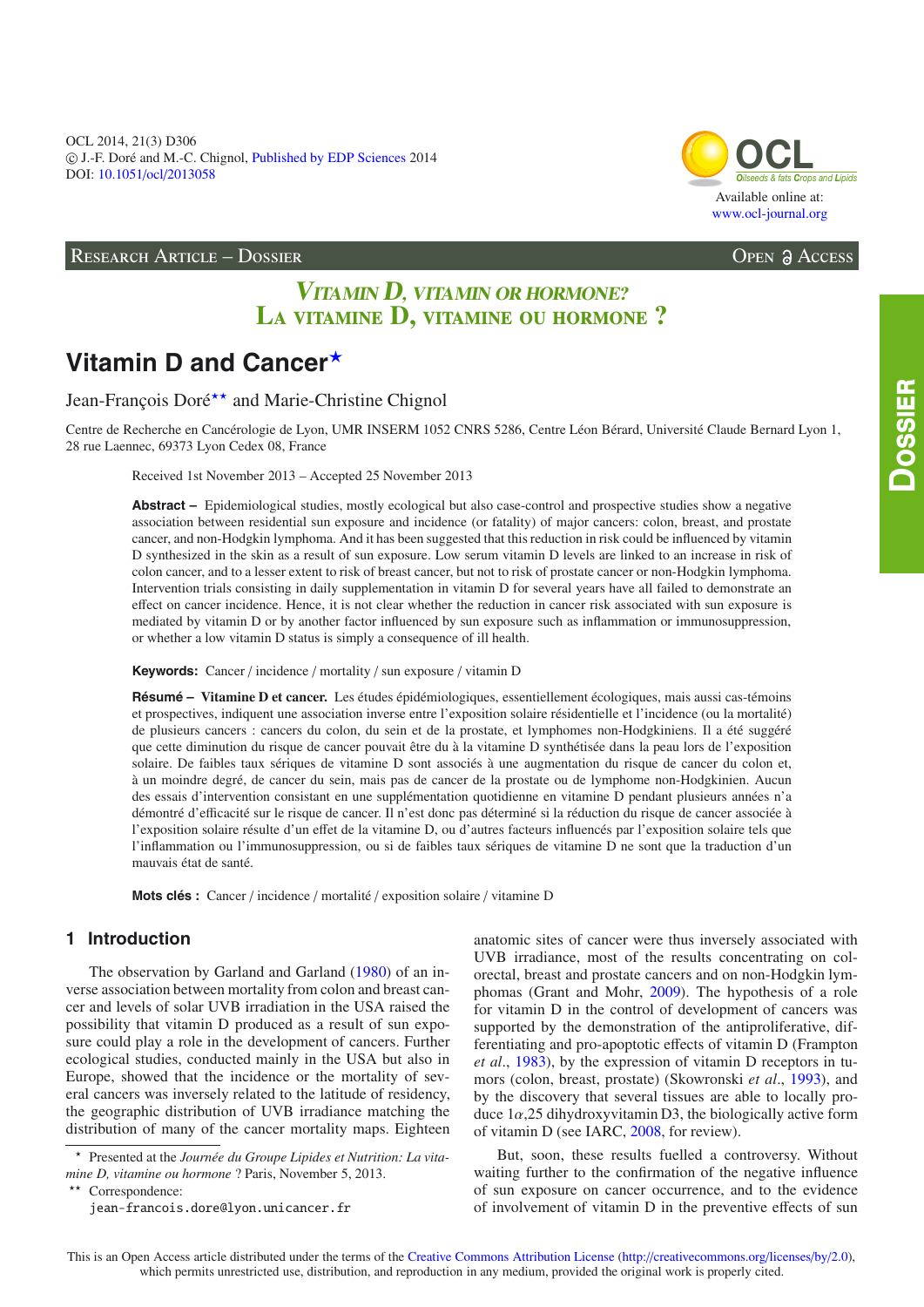exposure, some advocated an abandon or an amendment of public health policies advising limitation of sun exposure for the prevention of skin cancers and more especially melanoma, the most deadly form of skin cancer (Gillie, [2004,](#page-5-4) [2010](#page-5-5)), claiming that health benefits of both UVB and vitamin D, including reduced risk for infectious viral diseases, may substantially outweigh reasonably anticipated adverse effects of a few minutes per day of exposure to sunlight (Grant and Mohr, [2009](#page-5-1)). Moreover, the indoor tanning industry, arguing that most populations are "vitamin D insufficient", more especially in winter, advised for a correction of this insufficiency by exposure to UV-emitting tanning beds (Autier *et al*., [2011](#page-4-1)), dismissing the International Agency for Research on Cancer working group report demonstrating that exposure to artificial UV tanning increases melanoma risk by a 1.75 factor when use started before the age of 35 (IARC, [2006\)](#page-5-6), and later the classification of UV-emitting tanning devices as a Group 1 carcinogen (IARC, 2009). Over the last three decades, the domain has been extremely active: a PubMed search on "Vitamin D and cancer" retrieves 7805 publications, of which 1664 are reviews and 104 meta-analyses, steadily increasing from 41 publications in 1980 to 524 in 2012, and already 489 in 2013!

In this context, the International Agency for Research on Cancer convened in 2008 a working group to review and evaluate the epidemiological literature on vitamin D and cancer and to conduct a meta-analysis of observational studies of serum levels of 25-hydroxyvitamin D and risk of colorectal, breast and prostate cancer (IARC, [2008](#page-5-3)). Based upon this review and more recent reviews (Espié *et al*., [2013](#page-4-2); van der Rhee *et al.*, [2009,](#page-5-7) [2013\)](#page-5-8), the current evidence associating solar UVB exposure and serum levels of 25-hydroxyvitamin D with colorectal, breast and prostate cancers and non-Hodgkin lymphomas are briefly presented hereafter, as well as results of intervention studies aiming at a reduction in cancer incidence by dietary supplementation with vitamin D Details of the studies can be found in van der Rhee *et al*. [\(2013\)](#page-5-8) and Espié *et al*. [\(2013\)](#page-4-2).

## **2 Sunlight exposure and cancer prevention**

Since Garland and Garland [\(1980\)](#page-5-0) proposed the hypothesis that vitamin D, synthesized as a result of residential exposure to solar UVB radiation, could be a protective factor against colon and breast cancer, the inverse association between ambient solar radiation and cancer incidence and/or mortality has been described for many types of cancers in many countries, mostly in North America and in Europe. Most of these studies suggesting a link between sun exposure and cancer were ecological studies assessing correlation between latitude or, even better, measured ambient solar UV radiation and cancer incidence or mortality, and were reviewed elsewhere (IARC, [2008;](#page-5-3) van der Rhee *et al*., [2006](#page-5-9), [2009\)](#page-5-7). But causal inference from ecological studies is notoriously perilous as, among other things, these studies cannot adequately control for confounding by exposure to various cancer risk factors which may also vary with latitude or ambient solar radiation (*e.g.* clothing or dietary habits). For colorectal, breast, and prostate cancers and non-Hodgkin lymphomas, case-control and prospective studies are available.

#### **2.1 Colorectal cancer**

Among four case-control studies, one observed no statistically significant associations between sunshine exposure and colon cancer risk, but an analysis of the same subjects stratified by genetic variants of the androgen receptor (AR) found that men with low levels of sunlight exposure and more than 23 polyglutamine (CAG) repeats of AR had the greatest risk of colon cancer (*OR* = 1.51; 95% *CI*: 1.09–2.09). In a casecontrol study of 750 cases of rectal cancer, high levels of sunshine exposure were associated with a borderline protective effect for p53 tumor mutations (*OR* = 0.78; 95% *CI*: 0.59–1.02). A fourth case-control study found an inverse association between colon cancer mortality and exposure to sunlight.

Three prospective cohort studies found an inverse association between ambient residential UV exposure or recreative sun exposure and colon cancer risk: the US Radiologic Technologist Study in never/past (not in current) users of Hormone Replacement Therapy (*RR* for the highest versus lowest tertile = 0.40; 95% *CI*: 0.17–0.93), the Swedish Women's Lifestyle and Health cohort (non-significant lower risk for at least one week per year sunbathing vacation: *RR* = 0.81; 95% *CI*: 0.47–1.39), and the National Institutes of Health (NIH)-AARP Diet and Health Study in 450 934 white non-Hispanic subjects (*HR* = 0.88; 95% *CI*: 0.82–0.96). However, a recent publication from the NIH-AARP Diet and Health Study assessing the association between ambient residential UVR exposure and total and cause-specific mortality risks in 346 615 white, non-Hispanic subjects, 50–71 years of age, with accounting for individual-level confounders, suggests that sun exposure is associated with a 6% increase in risk of mortality from cancer: *HR* Q4 *vs.* Q1 = 1.06, 95% *CI*: 1.02, 1.11 (Lin *et al*., [2013\)](#page-5-10).

## **2.2 Breast cancer**

Four case-control studies observed negative correlations between the risk of breast cancer or breast cancer mortality and sun exposure, the risk reduction being of the order of 30%, and particularly associated with estrogen receptor +/progesterone receptor + tumors.

The prospective studies on breast cancer risk and sun exposure gave mixed results. Among the five studies performed in the USA, one found no consistent relation between breast cancer risk and the region of residence (however, women reporting less than 30 min outside had significantly higher risks than women who spent more than 2 h in daylight), and another one using ecological exposure data only, also found no regional differences in the risk of breast cancer, whereas a third one also using ecological data found that the mortality rates of breast cancer among older women were 8–10% higher in the West, Midwest and Northeast, respectively, than in the South. No association between residential UV exposure and breast cancer risk was found In the NIH-AARP Diet and Health. And only one found inverse associations between residential or recreational exposure and breast cancer risk.

Three Scandinavian studies gave also mixed results. One found no associations between personal sun exposure and breast cancer risk, while another analysis of the same cohort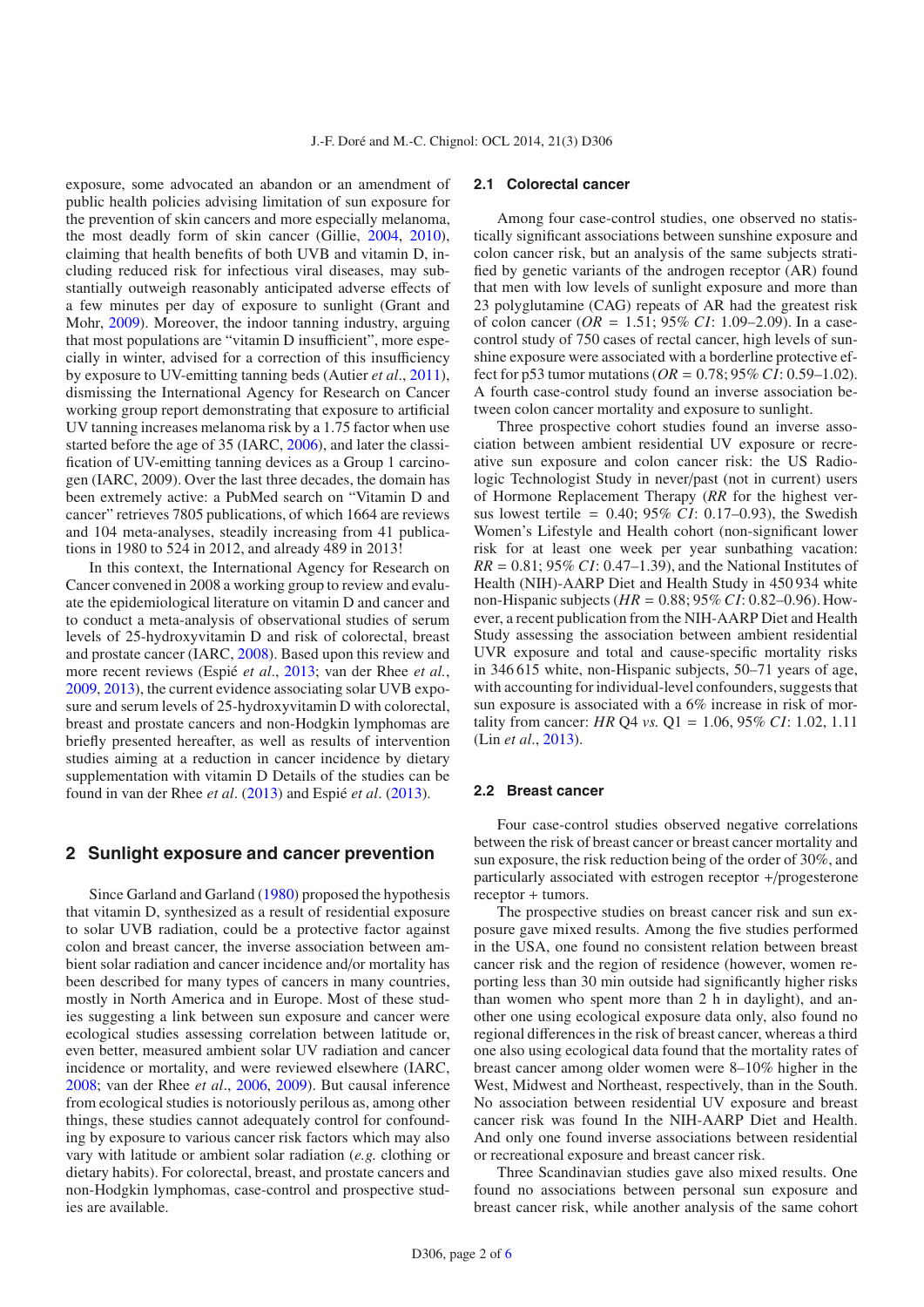showed reduced risks for women who, between the age of 10 and 30 years, spent at least 1 week every year on a sunbathing vacation. But the Norwegian Women and Career Study found no association between the risk of breast cancer and sun seeking vacations.

The French cohort study E3N, involving 67 721 women followed for 10 years, found significantly inverse association between residential exposure and breast cancer risk: women living in regions with the highest UV exposure having a 30% reduction in risk.

#### **2.3 Prostate cancer**

With one exception, all seven case-control and two prospective studies showed negative associations between sunlight exposure and the risk or survival of prostate cancer, the reduction in risk varying from 10 to 50%. It should however be noted that studies were mainly performed in relatively low solar UV environments, while the study showing positive association (*OR* = 2.07; 95% *CI*: 1.36–3.15) was done in Australia in a high ambient solar UV environment.

## **2.4 Non-Hodgkin lymphomas**

A considerable number of studies have been conducted on the relationship between sun exposure and risk of non-Hodgkin lymphoma and gave conflicting results. While ecological studies had found both positive and negative associations, twelve out of seventeen case-control studies found a negative association, and a pooled analysis from the Interlymph consortium found that recreational exposure at the age of 18 to 40, or 10 years before diagnosis, significantly reduced risk of B cell lymphoma: *OR* = 0.76 (95% *CI* 0.63–0.91) for the highest exposure category (Kricker *et al*., [2008\)](#page-5-12). Three prospective studies in the USA found that residential exposure reduced the risk, while another one found no effect, and two Scandinavian studies found no reduction in incidence risk (one even found a modest increase in risk associated with residency in the South).

It should be noted that older studies usually found a positive association with sun exposure, non-melanoma skin cancers associated with chronic sun exposure being a lymphoma risk factor, while more recent studies found a negative association. In addition, recent changes in lymphoma classification may hamper comparison between studies.

## **2.5 Other cancers: melanoma**

Even for melanoma, positively associated with sun exposure, there are some indications that sun exposure may result in a reduced progression and better survival. Berwick *et al*. [\(2005\)](#page-4-3), exploiting the Connecticut cancer registry, found that the presence of solar elastosis in the vicinity of the tumor was associated with an increase in survival. Boniol *et al*. [\(2006](#page-4-4)), exploiting the New South Wales Cancer Registry, found that fatality from melanomas diagnosed in summer was lower than that of melanomas diagnosed in winter (relative risk of death =  $0.82$ ; *CI* 95%: 0.72–0.94), suggesting that sun exposure at the time of melanoma diagnosis decreases risk of mortality from melanoma. And a recent publication showed that holidays in the sun were associated with thinner melanomas in women and reduced rates of relapse in both sexes  $(HR = 0.30)$ ; 95% *CI*: 0.10–0.87) (Gandini *et al*., [2013\)](#page-5-13). However, these results do not prove a direct causal effect of sun exposure on survival since other confounding factors, such as vitamin D serum levels and socio-economic status, may play a role. Other factors in sun seeking individuals may also possibly affect these results, and a meta-analysis suggests a possible significant role of Vitamin D receptor *FokI* and *BsmI* polymorphism in melanoma and non-melanoma skin cancer risk (Gandini *et al*., [2009\)](#page-5-14).

## **3 Association with vitamin D levels in serum**

Most ecological studies assumed a latitude gradient in ground level UV radiation, and hence a gradient in vitamin D levels in the populations. Actually, studies from the USA show a weak association between latitude and vitamin D status and that other factor such as outdoor activities and obesity are better predictive factors of vitamin D status. In Europe, the opposite has been found, with a south to north increase in serum 25-hydroxyvitamin D that parallels a similar gradient in the incidence of colorectal, breast and prostate cancers. In addition, in people of the same age and skin complexion, there is considerable inter individual variation in serum 25-hydroxyviatmin D even with similar levels of sun exposure (IARC, [2008\)](#page-5-3). Therefore, actual measurement of blood vitamin D levels should be preferred to ecological UV radiation data in the analysis of case-control and prospective studies.

## **3.1 Colorectal cancer**

At least twelve prospective studies assessed the association between pre-diagnostic blood 25(OH) D level and colorectal cancer risk or mortality. With the exception of a Finnish cohort showing a significantly elevated risk for the highest versus lowest quartile of 25(OH)D levels (*OR* = 1.88; 95% *CI*: 1.07–3.22), all showed an inverse association, the relative risk for the highest versus lowest blood 25(OH)D levels being of a magnitude of 0.70, *i.e.* a 30% reduction, with a 10 ng/ml increment in blood25(OH)D level conferring a 25% reduction in risk.

Similar results were obtained in the European EPIC cohort involving more than 520 000 persons, in which 1248 colon cancer cases were diagnosed during follow-up. A nested case-control study showed that 25-(OH)D blood levels were in strong inverse linear dose-response association with risk of colorectal cancer: a blood level < 25 nmol/L being associated with an increased risk (incidence ratio (*IR*) = 1.32; 95% *CI*: 0.87–2.1), whereas higher concentrations were associated with lower risk (75.0–99.9 nmol/L: 0.88 (0.68 to 1.13); ≥100.0 nmol/L: 0.77 (0.56 to 1.06)). However, in subgroup analyses this association was noted for colon cancer but not rectal cancer (Jenab *et al.*, [2010\)](#page-5-15). Participants with prediagnostic 25(OH)D levels in the highest quintile had a reduced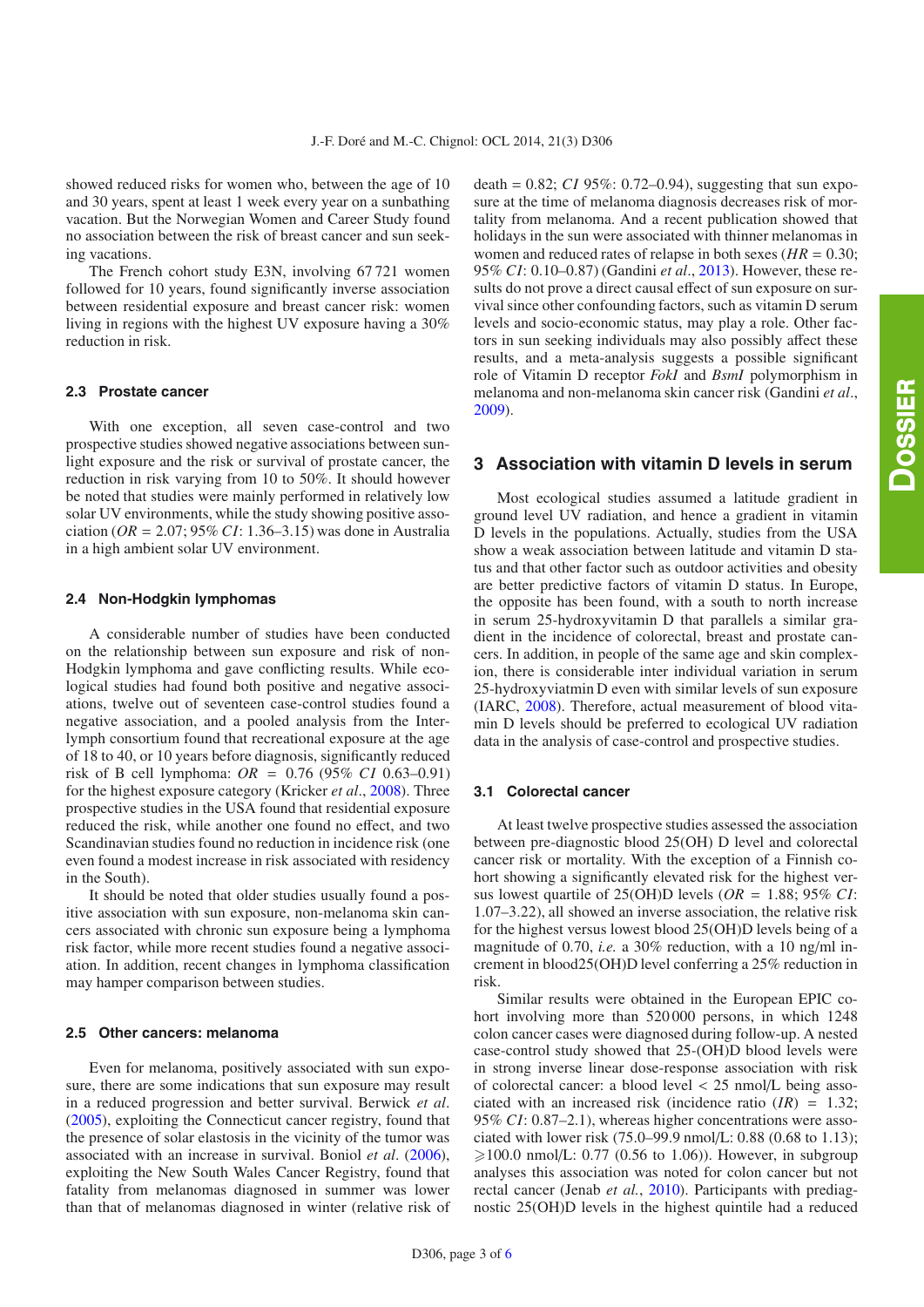risk of colorectal cancer-specific mortality (*HR* = 0.69; 95% *CI*: 0.50–0.93) and overall mortality (*HR* = 0.67; 95% *CI*: 0.50–0.88), compared with the lowest quintile (Fedirko *et al.*, [2012\)](#page-4-5).

#### **3.2 Breast cancer**

Five case-control studies of the relationship between 25(OH)D levels and the risk of breast cancer all showed inverse associations between the vitamin D blood levels and breast cancer risk. Of the prospective studies, four showed inverse associations and six found no association between vitamin D blood levels and breast cancer risk, while in the NHANES III cohort a 35% reduction in mortality risk was found (*RR* = 0.65; 95% *CI*: 0.18–2.38  $\text{for} \geqslant 80\,25(\text{OH})\text{D}$  nmol/L *versus* < 50 nmol/L). These results are confirmed by the meta-analysis of Gandini *et al*. [\(2009\)](#page-5-14) showing that the summary relative risk (SRR) for a 10 ng/ml increase of 25(OH)D levels was of 0.83 (95% *CI*: 0.79–0.87) for the case-control studies, and of 0.97 (95% *CI*: 0.92–1.03) for prospective studies.

#### **3.3 Prostate cancer**

Out of fourteen prospective studies on the relationship between 25(OH)D levels and the risk of prostate cancer, eleven studies found no association between prostate cancer risk and the blood levels of vitamin D, one observed no statistically significant trend in overall prostate cancer risk with increasing serum 25(OH)D level although greater serum concentrations were associated with an increased risk of aggressive disease, and two studies found negative associations. Two prospective studies on the relationship between vitamin D blood levels and mortality gave conflicting results: while one showed that higher levels ( $\geq 80$  nmol/L) was non significantly associated with an increased risk, the other found that men with the lowest 25(OH)D quartile were more likely to die of their cancer (*HR* = 1.59; 95% *CI*: 1.06–2.34). These results were confirmed by a meta-analysis (Gandini *et al*., [2011\)](#page-5-16) showing a summary relative risk (SRR) for a 10 ng/ml increase in serum 25-hydroxyvitamin D of 0.99 (*CI* 95%: 0.95–1.03) for prostate cancer risk.

## **3.4 Non-Hodgkin lymphomas**

Few studies have investigated vitamin D serum levels in relation to non-Hodgkin lymphoma risk. But currently the results are mostly in favor of an absence of relation.

One case-control study and a prospective study found no associations between 25(OH)D levels and the risk of NHL. In the Finnish Alpha-Tocopherol Beta-Carotene Cancer Prevention Study cohort, an inverse association was found for cases diagnosed less than 7 years from baseline, but not for later diagnoses (*OR* = 0.43; 95% *CI*: 0.23–0.83). In addition, in a prospective study, no relation was found between 25(OH)D levels and mortality.

## **4 Intervention studies**

Observational studies, of which several have been prospective, have linked low vitamin D status to an increased cancer risk, but intervention studies are necessary to test this hypothesis and reach any firm conclusion.

In this context, the trial published by Lappe *et al*. [\(2007\)](#page-5-17) raised great expectations. This was a 4-year, population-based, double-blind, randomized placebo-controlled trial. The primary outcome was fracture incidence, and the principal secondary outcome was cancer incidence. The subjects were 1179 community-dwelling women randomly selected from the population of healthy postmenopausal women aged > 55 years in a 9-county rural area of Nebraska. Subjects were randomly assigned to receive 1400–1500 mg supplemental calcium/day alone (Ca-only), supplemental calcium plus 1100 IU vitamin  $D3/day (Ca + D)$ , or placebo. Fifty women developed nonskin cancer during the course of the study: 20 in the placebo group  $(n = 228)$ , 17 in the Ca-only group  $(n = 445)$ , 13 in the Ca + D group ( $n = 446$ ). In comparison to the placebo group, the relative risk (*RR*) of developing cancer at study end was 0.402  $(95\% CI: 0.20-0.82; P = 0.013)$  for the Ca+D group and 0.532 (95% *CI*:  $0.27-1.03$ ;  $P = 0.063$ ) for the Ca-only group. However, it cannot be concluded from these results that vitamin D supplementation actually reduced cancer incidence since there was no vitamin D alone group, and since when the Ca-only group is pooled with the placebo group, the difference in cancer incidence is no longer significant.

But a large double-blind, randomized placebo-controlled intervention trial, involving 36 282 postmenopausal women from 40 Women's Health Initiative centers failed to show an effect of a daily supplementation in calcium and Vitamin D (400 IU) during 7 years on colorectal cancer incidence (Wactawski-Wende *et al*., [2006](#page-5-18)).

While a recent meta-analysis of 18 randomized trials (57 311 participants) showed that a vitamin D supplementation (400 to 800 IU/day) is associated with a significant reduction in mortality (*RR* = 0.93; *CI* 95%: 0.87–0.99) (Autier *et al*., [2012\)](#page-4-6), a recent review showed that no vitamin D supplementation trial (10–20 µg/day, for 48 to 260 months) showed reduction in risk of colorectal, breast or skin cancer (Autier *et al*., [2013\)](#page-4-7).

#### **4.1 Tanning bed use and cancer prevention**

The UVB component of the radiation emitted by tanning beds used for artificial tanning induces vitamin D synthesis in the skin, and actually increases serum levels of 25(OH)D and it has been suggested that exposure to tanning bed could compensate a vitamin D insufficiency. But it should be kept in mind that artificial UV tanning is classified as a Group 1 carcinogen (IARC, 2009), to which 347 melanoma cases (4.6% of the incident cases) and 19 to 76 deaths can be attributed annually in France (Boniol *et al.*, [2012\)](#page-4-8). Furthermore, a recent publication from the Nurses' Health Study II shows that tanning bed exposure has no effect on the risk of internal cancers  $(HR = 0.99)$ ; 95% *CI*, 0.95–1.04 for every 4 times/year use on average during high school/college and at ages 25–35), and no association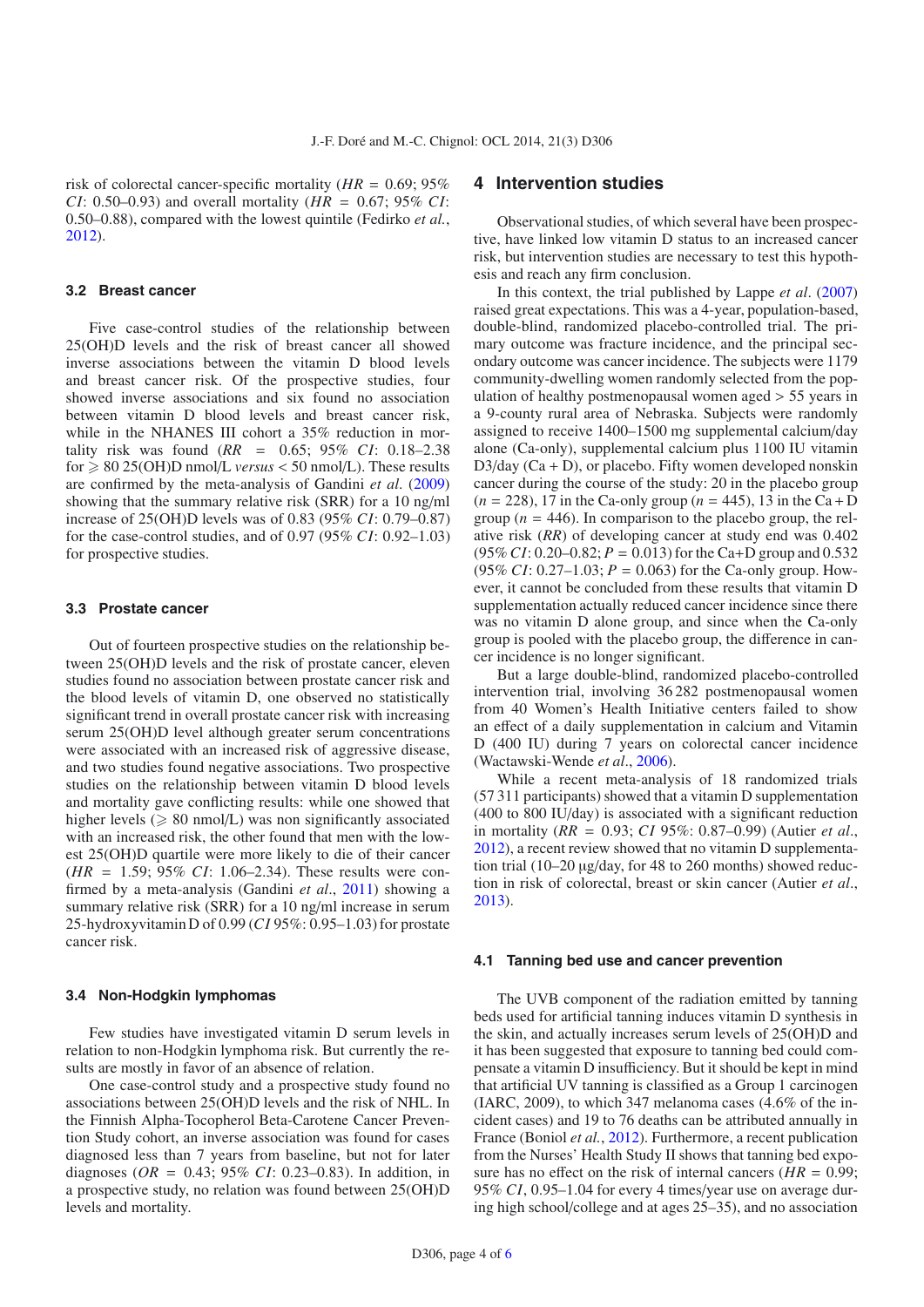| Tumor                | Negative association<br>with sun exposure                                              | Association with 25(OH)D<br>blood levels                                                   | Intervention trials | Comments                                                                                                                                                              |
|----------------------|----------------------------------------------------------------------------------------|--------------------------------------------------------------------------------------------|---------------------|-----------------------------------------------------------------------------------------------------------------------------------------------------------------------|
| Colorectal cancer    | Fairly consistent<br>from ecological,<br>case-control and<br>prospective studies       | Consistent inverse<br>relationship with serum<br>25-hydroxyvitamin D<br>levels             | No effect           | The Lappe <i>et al.</i> (2007)<br>intervention trial cannot<br>disentangle effects of<br>calcium alone<br>supplementation from<br>$Ca + vitamin D$<br>supplementation |
| <b>Breast</b>        | Observed in<br>case-control studies<br>Mixed results from<br>prospective studies       | Inverse association in<br>case-control studies<br>No association in<br>prospective studies | No effect           | Too low dose of<br>vitamin $D(400 \text{ IU/d})$<br>in WHI intervention<br>trial?                                                                                     |
| Prostate             | All but one<br>case-control and<br>prospective studies<br>show negative<br>association | No association                                                                             | No evaluable trial  | Studies on sun exposure<br>conducted in relatively<br>low UV environment:<br>the only study showing a<br>positive association<br>conducted in Australia               |
| Non-Hodgkin Lymphoma | Conflicting results                                                                    | Few studies<br>Current results in favor of<br>an absence of association                    | No evaluable trial  |                                                                                                                                                                       |

<span id="page-4-9"></span>**Table 1.** Summary of associations of cancer risk with sun exposure and vitamin D levels.

was found for the risk of any individual major cancers, such as breast cancer, colorectal cancer, or non-Hodgkin lymphoma (Zhang *et al*., [2013\)](#page-5-19).

## **5 Conclusion**

As summarized in Table [1,](#page-4-9) there is an inverse association between sun exposure and incidence or progression of major cancers: colon, breast and prostate cancer, and possibly non-Hodgkin lymphomas. But the mechanism of such an association is far from being unraveled. Although a role of vitamin D in the reduction in cancer risk is biologically plausible, the serum levels of 25(OH)D are negatively associated with risk of colon cancer and to a lesser extent with risk of breast cancer, but not with risk of prostate cancer and non-Hodgkin lymphoma, and vitamin D supplementation studies all failed to demonstrate an effect on cancer risk. Currently, the question is to determine whether the reduction in cancer risk is mediated by vitamin D or by another factor influenced by sun exposure such as inflammation or immunosuppression, and whether a low vitamin D status causes an increase in cancer risk or is simply a consequence of ill health (van der Rhee *et al.*, [2013](#page-5-8)). And indeed, as stated by Autier *et al.* [\(2013\)](#page-4-7): "*The discrepancy between observational and intervention studies suggests that low 25(OH)D is essentially a marker of ill health. Inflammatory processes involved in disease occurrence and clinical course would bring down 25(OH)D, what would explain why low vitamin D status is encountered in a large variety of conditions. In elderly, the restoration of vitamin D deficits due to aging and changes in lifestyle induced by ill health could explain why small dose supplementation leads to modest gain in survival.*"

## **References**

- <span id="page-4-7"></span>Autier P, Boniol M, Pizot C, Mullie P. 2013. Vitamin D status and ill health: A systematic review. *Lancet Diabetes Endocrinol.*, accepted (on October 15).
- <span id="page-4-1"></span>Autier P, Doré JF, Breitbart E, Greinert R, Pasterk M, Boniol M. 2011. The indoor tanning industry's double game. *Lancet* 377: 1299– 1301.
- <span id="page-4-6"></span>Autier P, Gandini S, Mullie P. 2012. A Systematic review: Influence of vitamin D Supplementation on serum 25-hydroxyvitamin D concentration. *J. Clin. Endocrinol. Metab.* 97: 2606–2613.
- <span id="page-4-3"></span>Berwick M, Armstrong BK, Ben-Porat L, *et al.* 2005. Sun exposure and mortality from melanoma. *J. Natl. Cancer Inst.* 97: 195–199.
- <span id="page-4-4"></span>Boniol M, Armstrong BK, Doré JF. 2006. Variation in incidence and fatality of melanoma by season of diagnosis in New South Wales, Australia. *Cancer Epidemiol. Biomarkers Prev.* 15: 524–526.
- <span id="page-4-8"></span>Boniol M, Coignard F, Vacquier B, *et al.* 2012. Évaluation de l'impact sanitaire de l'exposition aux ultraviolets délivrés par les appareils de bronzage artificiel sur le mélanome cutané en France. *Bull. Epidemiol. Hebd. (Paris)* 18-19: 210–213.
- El Ghissassi F, Baan R, Straif K, *et al.* 2009. on behalf of the WHO International Agency for Research on Cancer Monograph Working Group. A review of human carcinogens-Part D: radiation. *Lancet Oncol.* 10: 751–752.
- <span id="page-4-2"></span>Espié M, Wassermann J, de Kermadec E, Lalloum M, Coussy F. 2013. Vitamine D et cancers. *Presse Med.* 42: 1405–1411.
- <span id="page-4-5"></span>Fedirko V, Riboli E, Tjonneland A, *et al*. 2012. Prediagnostic 25-hydroxyvitamin D, VDR and CASR polymorphisms, and survival in patients with colorectal cancer in Western European populations. *Cancer Epidemiol. Biomarkers Prev.* 21: 582–593.
- <span id="page-4-0"></span>Frampton RJ, Omond SA, Eisman JA. 1983. Inhibition of human cancer cell growth by 1,25-dihydroxyvitamin D3 metabolites. *Cancer Res.* 43: 4443–4447.